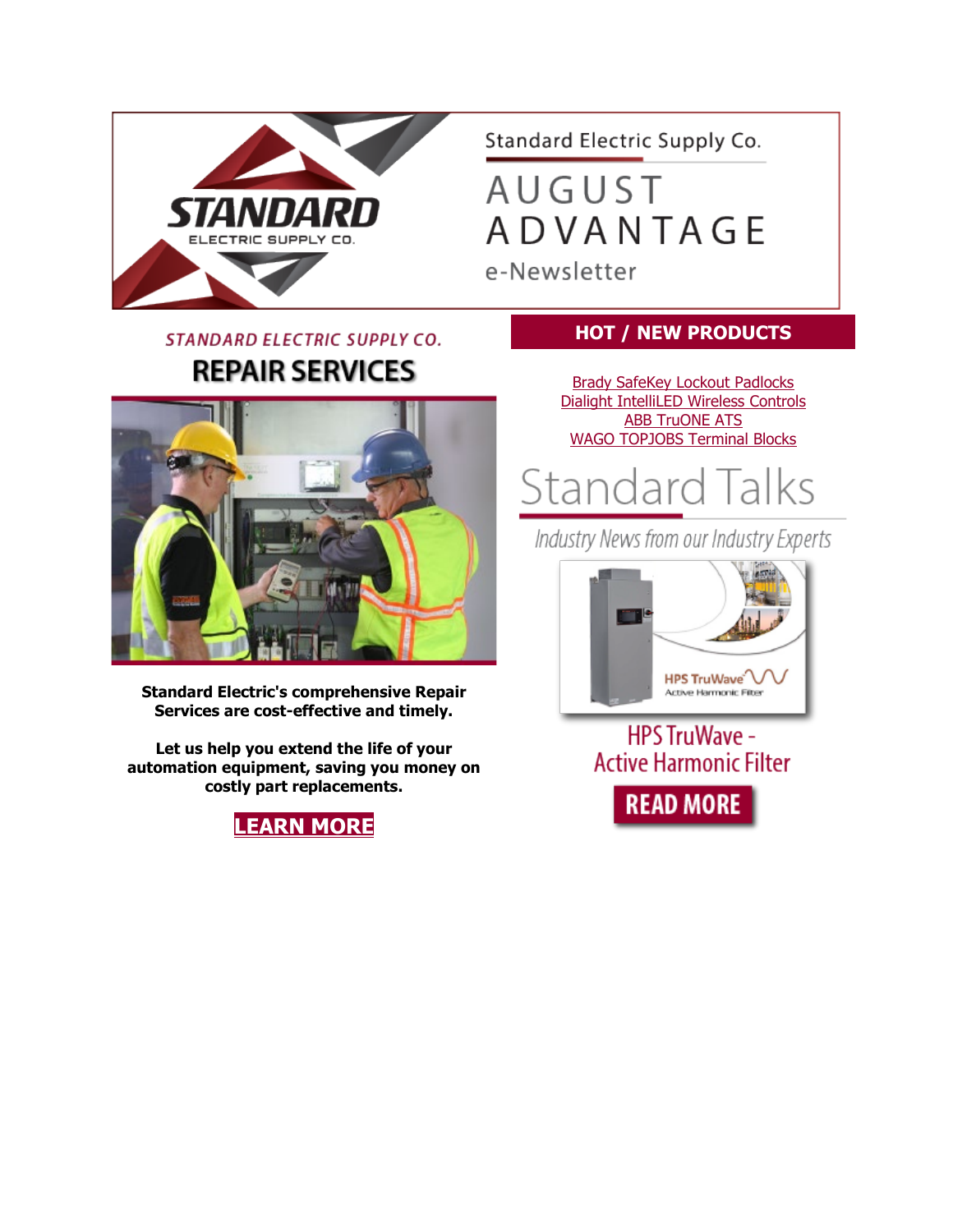

### **APPLETON PLEXPOWER™ PANELBOARDS Greater Versatility With Less Downtime**





**WATCH VIDEO** 

Only Appleton PlexPower™ panelboards feature circuit breaker housings with a flameproof labyrinth join, eliminating the need for expensive epoxy sealed breakers that are difficult to stock.

PlexPower™ panelboards provide lower operational costs, less downtime, and increased design flexibility.

- Easier Installation
- **Easier Operation**
- Easier Upgrades
- Easier Maintenance

### **MERSEN SURGE PROTECTION SOLUTIONS** Meeting the world's toughest standards





Down machines cost you time, money, and resources to get back online. With a minimal investment, you can protect your sensitive control equipment or your entire facility from surge events. Mersen's Surge-Trap® product line offers a world-class suite of surge protection products designed to protect your facility from harmful and preventable surge damage.

#### Why Mersen?

- Thermal Metal Oxide Varistor (MOV) protection
- Overvoltage is solely managed by TPMOV technology
- Prevention protection method
- Industry innovation
- Highest short-circuit current rating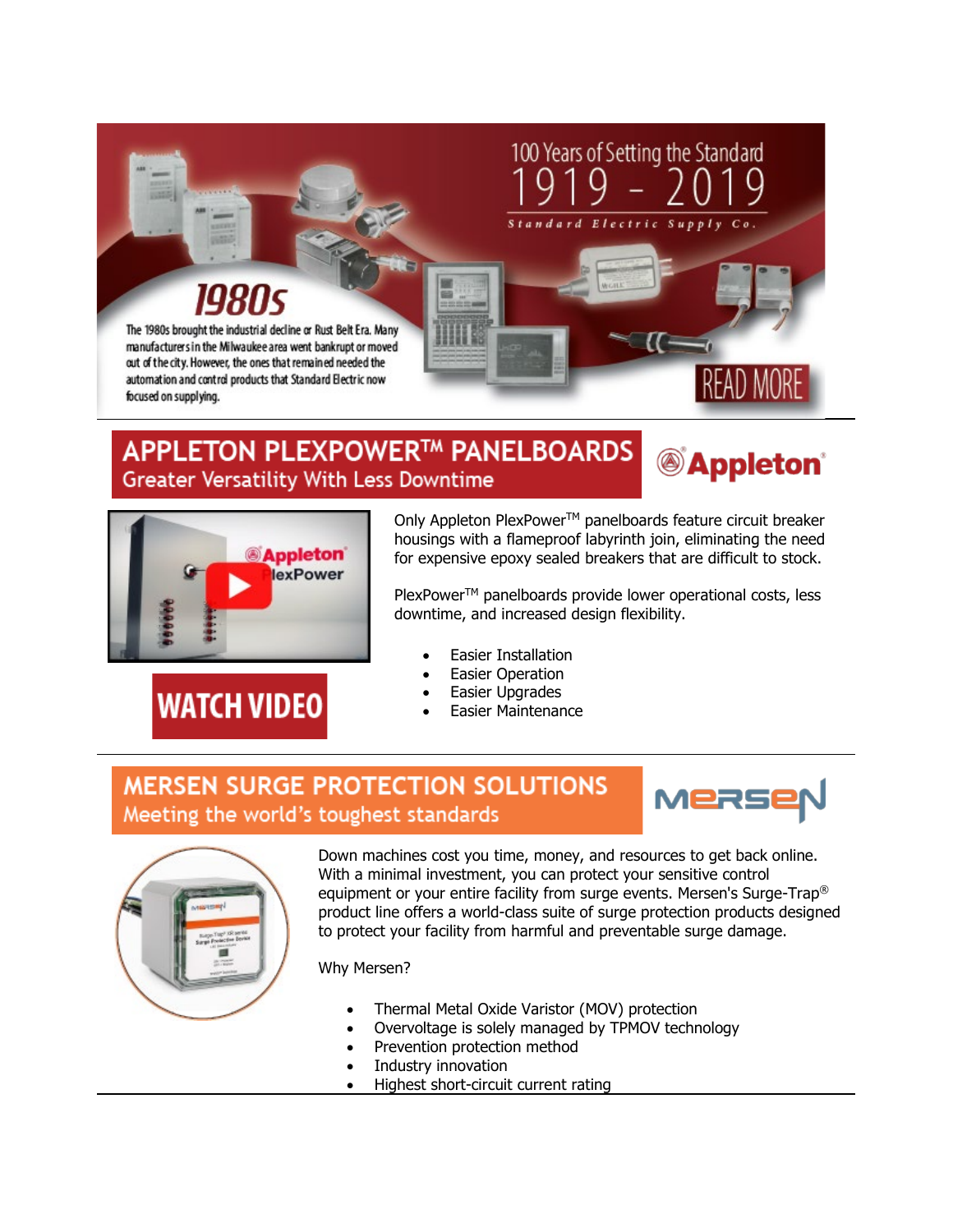**Isolated MOV** 

# **LEARN MORE**

## **RITTAL WALLMOUNT ENCLOSURES** A good thing just got better





Control and operation systems become integral to driving efficiency and productivity. Industrial enclosures act much like a safe or strongbox to mount and protect these systems. Rittal understands these needs and has engineered compact enclosure systems that are flexible enough to expand, adapt, and integrate easily with diverse manufacturing environments.

Rittal Wallmount enclosures differentiate themselves by:

- Featuring a stylish, modern design that safely houses more components in a smaller space
- Boasting a multi-fold, single-piece body construction for outstanding strength and stability with fewer welds
- Including a zinc plated, depth adjustable mounting panel with increased surface area for mounting equipment

### DA10D and DA30D DATA STATIONS Harness the power of connectivity



**READ MORE** 



The benefits of end-to-end connectedness are clear. From the plant floor to the front office, act on real-time data from virtually any equipment, anywhere, anytime with the DA30D data station.

Powerful integration capabilities:

- Built-in MQTT Connectors
- Embedded OPC UA Server
- Optional SQL Queries

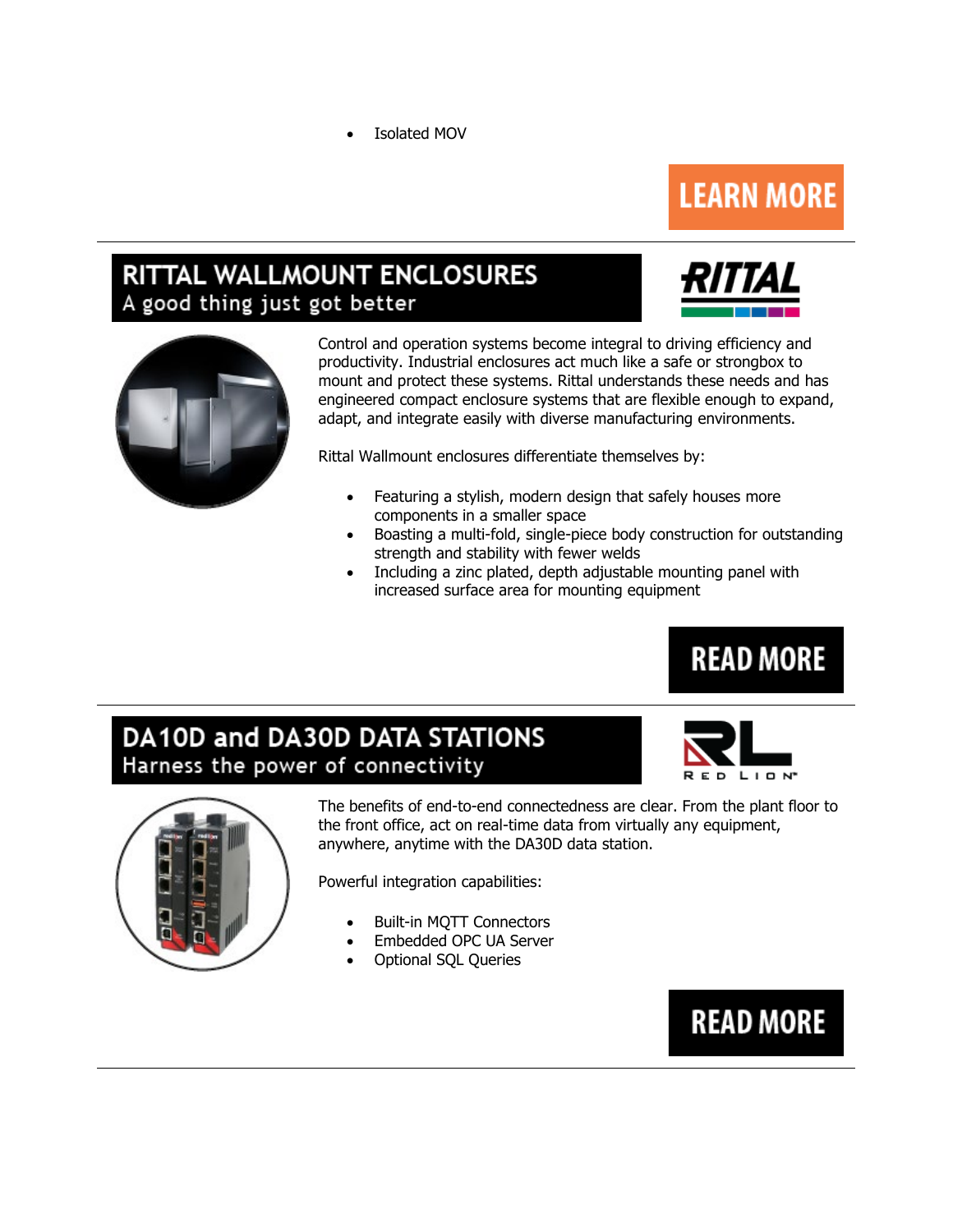### **STAHLIN POLYSTAR ENCLOSURES** Durable and reliable polycarbonate enclosures





Stahlin PolyStar® polycarbonate enclosures can withstand rain, sleet, snow, splashing water, hose directed water, and submersion - and provide superior impact and flame protection!

Key features:

- 13 standard sizes
- Polycarbonate latches and hinges do not penetrate enclosure
- Easy to remove lid
- High-performance inserts
- Flush-fit side mount swing panel and DIN rail system
- Multi-directional mounting feet



**SIEMENS** 

### **SIEMENS SCALANCE XC-200** Flexible switches for general applications



Gigabit networks offer the prerequisites for gathering, aggregating, and processing large volumes of data, and transporting them into the cloud through appropriate security concepts. With the SCALANCE XC-200 promotional package from Siemens, you can set up a Gigabit network in just a few simple steps.

Your benefits include:

- High-performance Gigabit data transmission for high-bandwidth applications in Ethernet-based networks
- Spanning distances of up to 120 km, even in the extended temperature range
- Automatic backup of configuration data using the exchangeable C-PLUG for fast and easy device replacement
- Coordinated connector concept with securing collars and FastConnect cables
- Certified electrical and optical cables for secure data transmission



**News Around the Industry**